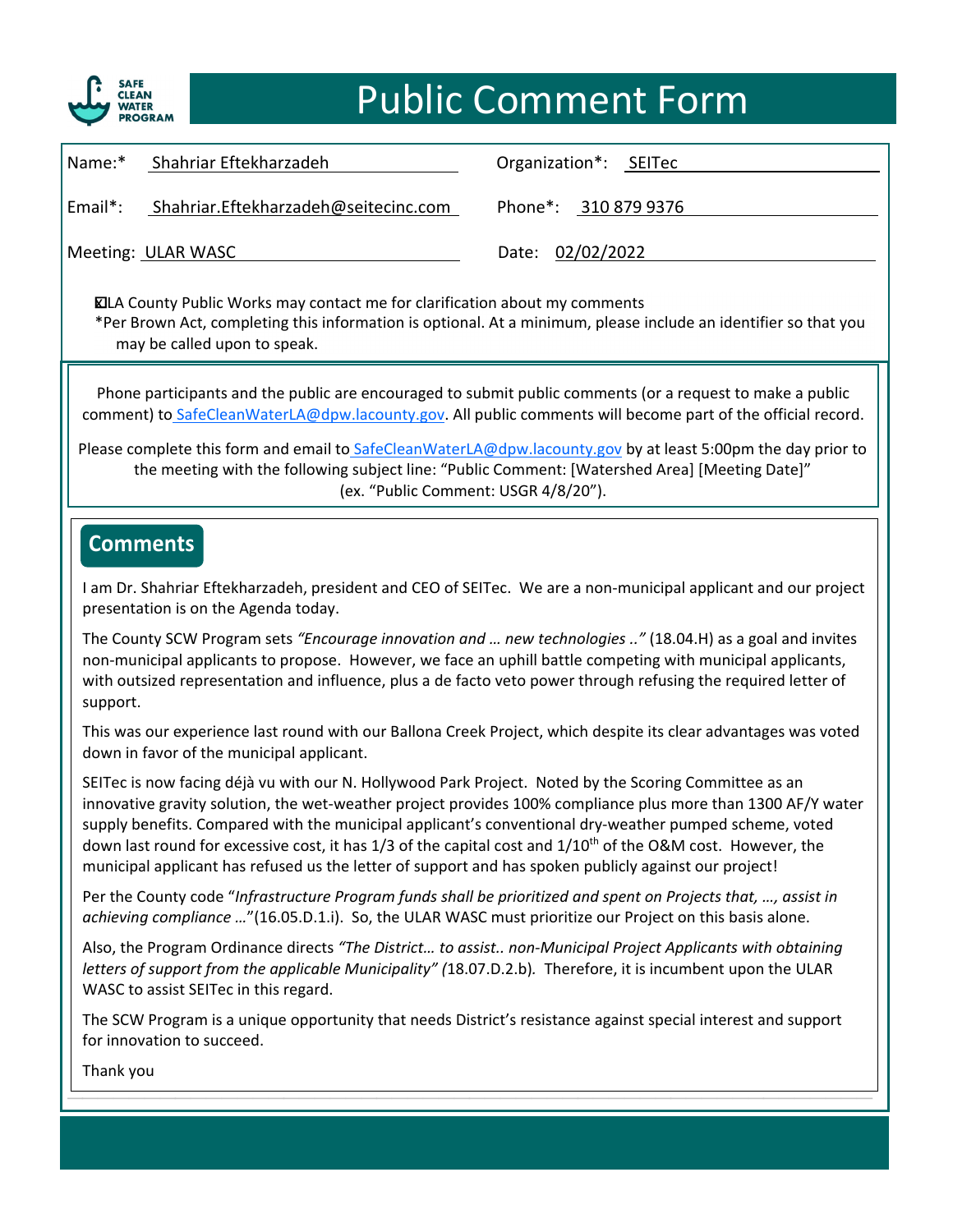

# Public Comment Form

| Name:*<br>Michael Scaduto, P.E., ENV SP | Organization*: LA Sanitation and Environment |
|-----------------------------------------|----------------------------------------------|
| Email*:<br>michael.scaduto@lacity.org   | Phone <sup>*</sup> : $(213)$ 485-3981        |
| Meeting: ULAR WASC                      | Date:<br>2/2/2022                            |

■ LA County Public Works may contact me for clarification about my comments \*Per Brown Act, completing this information is optional. At a minimum, please include an identifier so that you may be called upon to speak.

Phone participants and the public are encouraged to submit public comments (or a request to make a public comment) to [SafeCleanWaterLA@dpw.lacounty.gov.](mailto:SafeCleanWaterLA@dpw.lacounty.gov) All public comments will become part of the official record.

Please complete this form and email to [SafeCleanWaterLA@dpw.lacounty.gov](mailto:SafeCleanWaterLA@dpw.lacounty.gov) by at least 5:00pm the day prior to the meeting with the following subject line: "Public Comment: [Watershed Area] [Meeting Date]" (ex. "Public Comment: USGR 4/8/20").

#### **Comments**

Good afternoon, my name is Michael Scaduto and I am commenting as the acting Principal Engineer overseeing the City of Los Angeles' Safe<br>Clean Water Implementation Division, Lyould like to inform the committee on the City projects with nour jurisdiction. That includes projects originating from our own City of Los Angeles departments, Council Offices, and from other projects within our jurisdiction. That includes projects originating from ou Clean Water Implementation Division. I would like to inform the committee on the City of Los Angeles' process of acknowledging and supporting organizations.

\_\_\_\_\_\_\_\_\_\_\_\_\_\_\_\_\_\_\_\_\_\_\_\_\_\_\_\_\_\_\_\_\_\_\_\_\_\_\_\_\_\_\_\_\_\_\_\_\_\_\_\_ Within the City of Los Angeles, the Mayor's Office and City Council has established a Safe Clean Water Administrative Oversight Committee (AOC) which is tasked with the approval of projects within the City of Los Angeles that shall be submitted for regional funding consideration in each watershed area. Moving forward, the AOC will be tasked with providing le Tunumg wimm the City of Los Angeles jurisuiciton. This enott is in the with the County's Guidance outlined in the Sale Clean Water<br>Implementation Ordinance and page 4 of the Feasibility Study Guidelines:<br>"10. For non-munic (AOC) which is tasked with the approval of projects within the City of Los Angeles that shall be submitted for regional funding consideration in funding within the City of Los Angeles' jurisdiction. This effort is in line with the County's Guidance outlined in the Safe Clean Water Implementation Ordinance and page 4 of the Feasibility Study Guidelines:

concurrence with the plan for operations and maintenance and the responsible party that has agreed to perform the operation and maintenance" is required. is required.

With that, we are requesting that the Los Angeles County Flood Control District (LACFCD) and Scoring Committee fully vet projects before they progress to the watershed Area Steering Committees for funding consideration. In both the previous round and this current funding round, the<br>City of Los Angeles has seen projects reach a Watershed Area Steering Committee ( progress to the Watershed Area Steering Committees for funding consideration. In both the previous round and this current funding round, the support from the City of Los Angeles. This has caused, and continues to cause, undue discussion and confusion for this committee.

Eupport nom the City of Los Angeles' approach, the City of Los Angeles has significant concerns on the North Hollywood Park Stormwater<br>Having outlined the City of Los Angeles' approach, the City of Los Angeles has signific Capture Project application by SEITEC being considered by the ULAR WASC. This project has failed to follow the City of Los Angeles' process<br>and the City of Los Angeles will not be supporting this proposal, nor has the City parcels, approved construction within the public right of way, or agreed to operation and maintenance responsibilities. The City of Los Angeles<br>has numerous concerns with this application, not least of which is that the Lo The original Notar Hollywood Park Stoffmede Capture Project that the OLAN WASC considered in the last funding found. The City of Los<br>Angeles would respectfully request that your committee give feedback to the Scoring Commi is contained within the application as outlined by the LACFCD's guidance documents and that the proposed project is feasible as claimed. This will relieve the ULAR WASC undue discussion. Capture Project application by SEITEC being considered by the ULAR WASC. This project has failed to follow the City of Los Angeles' process parcels, approved construction within the public right of way, or agreed to operation and maintenance responsibilities. The City of Los Angeles the original North Hollywood Park Stormwater Capture Project that the ULAR WASC considered in the last funding round. The City of Los completeness check of received applications is done before a WASC considers a project. This would ensure all proper approvals/documentation will relieve the ULAR WASC undue discussion.

It is the City of Los Angeles' intent to continue working collaboratively with this committee and the community in reaching our mutual goals of supporting water quality, water supply, and community enhancement projects. I thank this committee for their due diligence and their service to<br>the entire watershed and appreciate your consideration. the entire watershed and appreciate your consideration.

To review the guidance documents and for more information, visit www.SafeCleanWaterLA.org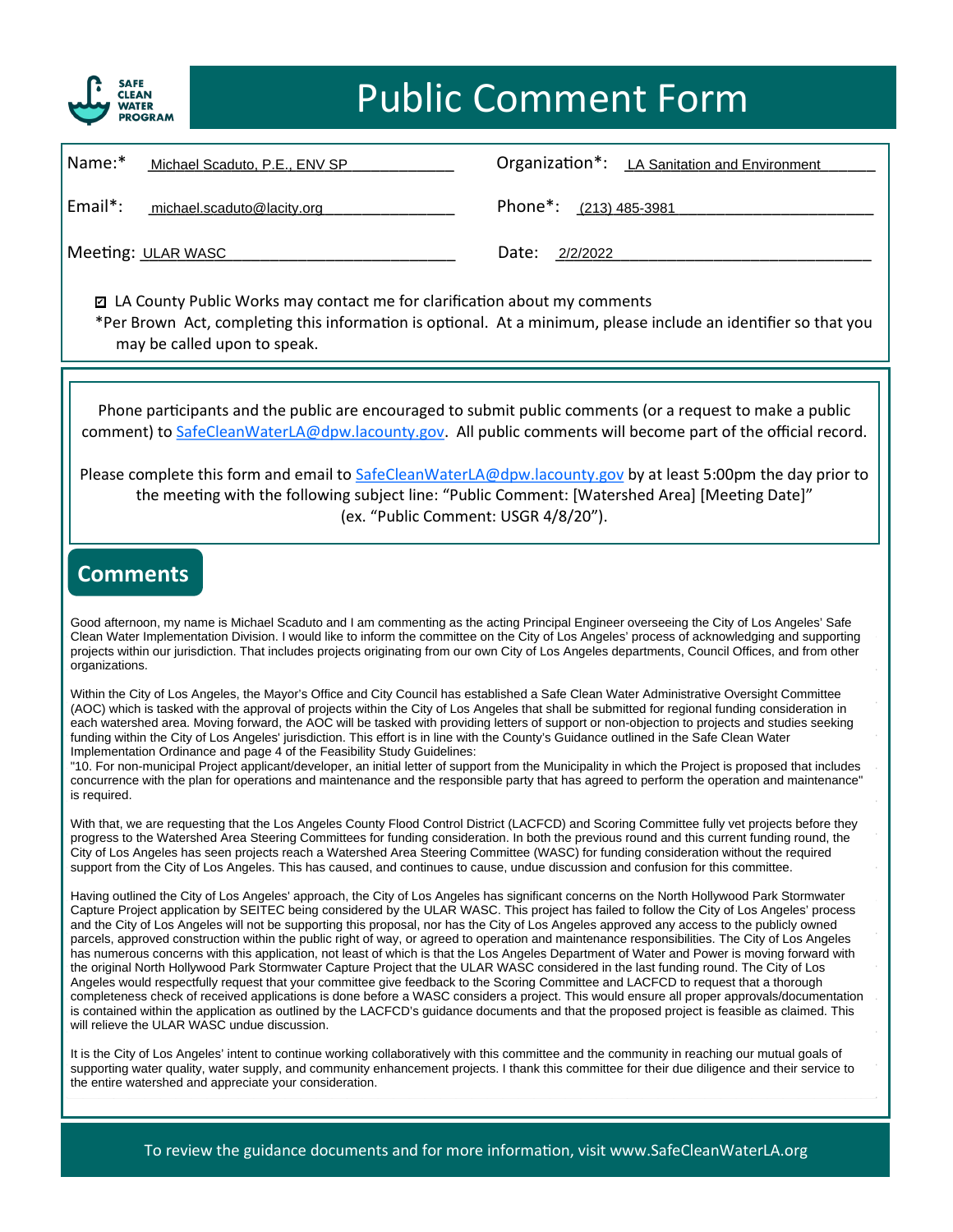

# Public Comment Form

| Name:*  | Michael Scaduto, P.E., ENV SP | Organization*: LA Sanitation and Environment |
|---------|-------------------------------|----------------------------------------------|
| Email*: | michael.scaduto@lacity.org    | Phone*: (213) 485-3981                       |
|         | Meeting: ULAR WASC            | Date:<br>2/2/2022                            |

■ LA County Public Works may contact me for clarification about my comments \*Per Brown Act, completing this information is optional. At a minimum, please include an identifier so that you may be called upon to speak.

Phone participants and the public are encouraged to submit public comments (or a request to make a public comment) to [SafeCleanWaterLA@dpw.lacounty.gov.](mailto:SafeCleanWaterLA@dpw.lacounty.gov) All public comments will become part of the official record.

Please complete this form and email to [SafeCleanWaterLA@dpw.lacounty.gov](mailto:SafeCleanWaterLA@dpw.lacounty.gov) by at least 5:00pm the day prior to the meeting with the following subject line: "Public Comment: [Watershed Area] [Meeting Date]" (ex. "Public Comment: USGR 4/8/20").

#### **Comments**

Good afternoon, my name is Michael Scaduto and I am commenting as the acting Principal Engineer overseeing the City of Los Angeles' Safe<br>Clean Water Implementation Division, Lyould like to inform the committee on the City projects with nour jurisdiction. That includes projects originating from our own City of Los Angeles departments, Council Offices, and from other projects within our jurisdiction. That includes projects originating from ou Clean Water Implementation Division. I would like to inform the committee on the City of Los Angeles' process of acknowledging and supporting organizations.

\_\_\_\_\_\_\_\_\_\_\_\_\_\_\_\_\_\_\_\_\_\_\_\_\_\_\_\_\_\_\_\_\_\_\_\_\_\_\_\_\_\_\_\_\_\_\_\_\_\_\_\_ Within the City of Los Angeles, the Mayor's Office and City Council has established a Safe Clean Water Administrative Oversight Committee (AOC) which is tasked with the approval of which projects within the City of Los Angeles shall be submitted for regional funding consideration in each watershed area. Moving forward, the AOC will be tasked with providing l funding within the City of Los Angeles' jurisdiction. This effort is in line with the County's Guidance outlined in the Safe Clean Water<br>Implementation Ordinance. (AOC) which is tasked with the approval of which projects within the City of Los Angeles shall be submitted for regional funding consideration in Implementation Ordinance.

With that, we are requesting that the Los Angeles County Flood Control District (LACFCD) and Scoring Committee require and confirm that<br>non-municipal Project applicant/developers proposing studies on municipal facilities h access the facilities. Proponents should also be required to obtain an initial letter of support from the Municipality in which the project is proposed that includes concurrence with the plan for access, coordination, and watershed Area Steering Committees for funding consideration. In both the previous round and this current funding round, the City of Los<br>Angeles has seen projects reach a Watershed Area Steering Committee (WASC) for fundin With that, we are requesting that the Los Angeles County Flood Control District (LACFCD) and Scoring Committee require and confirm that that includes concurrence with the plan for access, coordination, and future operations and maintenance before allowing them to progress to the Watershed Area Steering Committees for funding consideration. In both the previous round and this current funding round, the City of Los This has caused, and continues to cause, undue discussion and confusion for this committee.

Having outlined the City of Los Angeles' approach, the City of Los Angeles has significant concerns on the Gaffey Nature Center Facility Scientific Study being considered by the ULAR WASC. This project has failed to follow the City of Los Angeles' process and the City of Los Angeles will not be supporting this proposal nor has the City of Los Angeles approved any acce Study being considered by the ULAR WASC. This project has failed to follow the City of Los Angeles' process and the City of Los Angeles will not right of way.

right of way.<br>It is the City of Los Angeles' intent to continue working collaboratively with this committee and the community in reaching our mutual goals of It is the City of Los Angeles intent to commune working conductatively with this commune and the community in reaching our mutual goals of<br>supporting water quality, water supply, and community enhancement projects. I thank  $\mathcal{L}_\text{max}$  and  $\mathcal{L}_\text{max}$  are the set of the set of the set of the set of the set of the set of the set of the set of the set of the set of the set of the set of the set of the set of the set of the set of the set o the entire watershed and appreciate your consideration.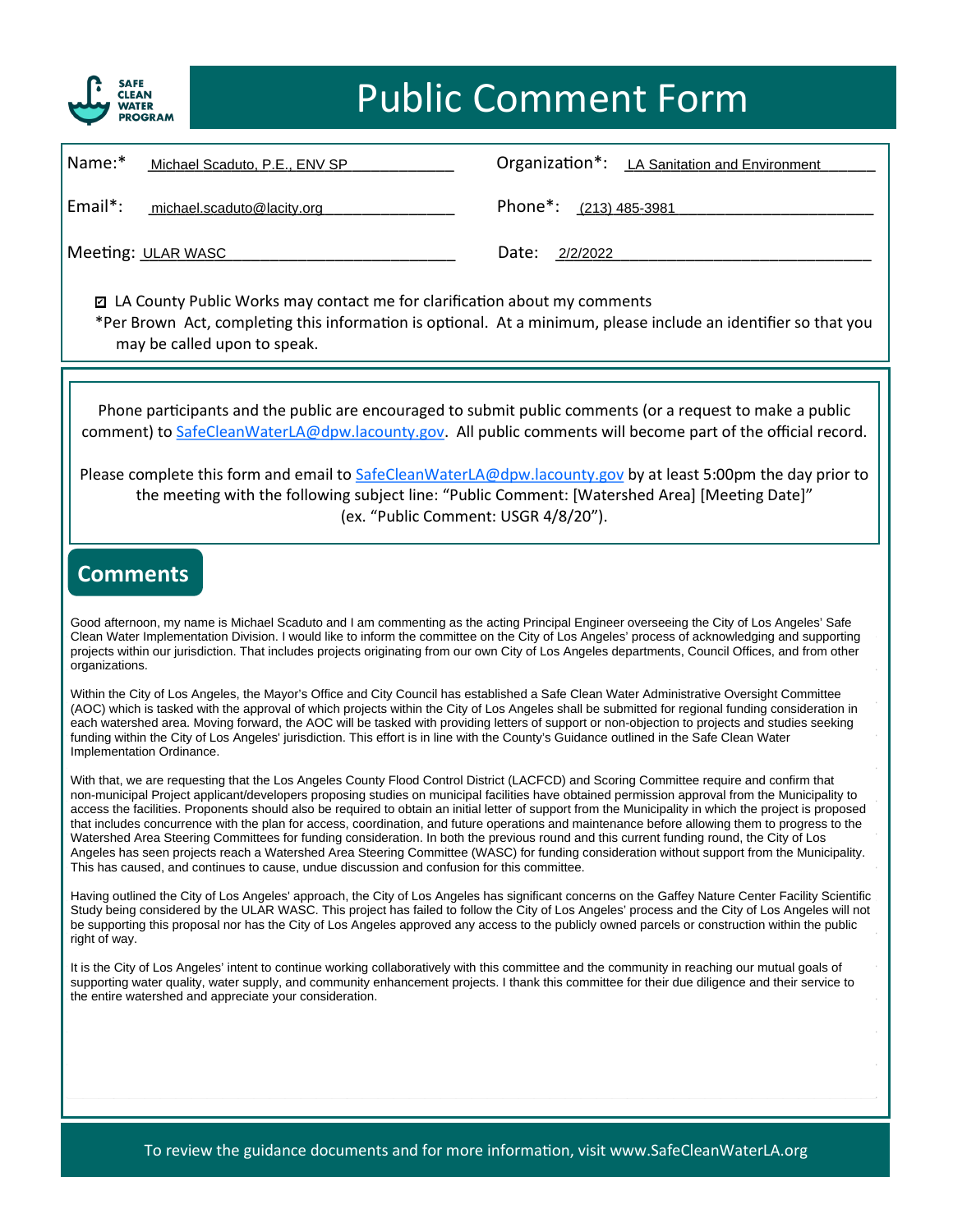Eric Garcetti, Mayor



BUILDING A STRONGER L.A.

**Board of Commissioners** Cynthia McClain-Hill, President Susana Reyes, Vice President Jill Banks Barad-Hopkins Mia Lehrer Nicole Neeman Brady Yvette L. Furr, Acting Secretary

Martin L. Adams, General Manager and Chief Engineer

February 2, 2022

Safe Clean Water Program Grant Administrator County of Los Angeles Department of Public Works Flood Control District Attention: Upper Los Angeles River Watershed Area Committee 900 South Fremont Avenue Alhambra, California 91803

Dear Grant Administrator:

Subject: Opposition to Safe Clean Water Funding to SEITec for the North Hollywood Park Stormwater Capture Project

This letter reiterates The Los Angeles Department of Water and Power's (LADWP) objections to the Upper Los Angeles River Watershed Area Steering Committee (WASC) funding considerations to SEITec for the North Hollywood Park Stormwater Capture Project (Project). As stated during the public comment period at the WASC's meeting on January 20, 2022, LADWP previously submitted the Project to the WASC for consideration during Round 2. The Project did not receive funding during that round, and LADWP has since been exploring other potential funding options, including funding through the Governor's California Comeback Plan, which is aimed at supporting immediate drought response and long-term water resilience, including emergency drought relief projects to secure and expand water supplies.

SEITec, an engineering design and contracting firm, resubmitted the Project to the WASC for funding consideration this round, along with LADWP's feasibility study, without LADWP's authorization or support. Even if the WASC agrees to grant SEITec funds, SEITec will not be able to complete the project as proposed. The Los Angeles Department of Recreation and Parks has not granted SEITec permission to use the site on which the project is proposed. Moreover, SEITec does not have any legal right to capture stormwater in the Upper Los Angeles River Area and any attempt to do so would violate the City of Los Angeles' water rights.

As set forth in the judgment entered by the Los Angeles Superior Court in *The City of Los Angeles v. City of San* Fernando (1979) (Case No. 650079), the City of Los Angeles has a prior and paramount right to all the surface waters of the